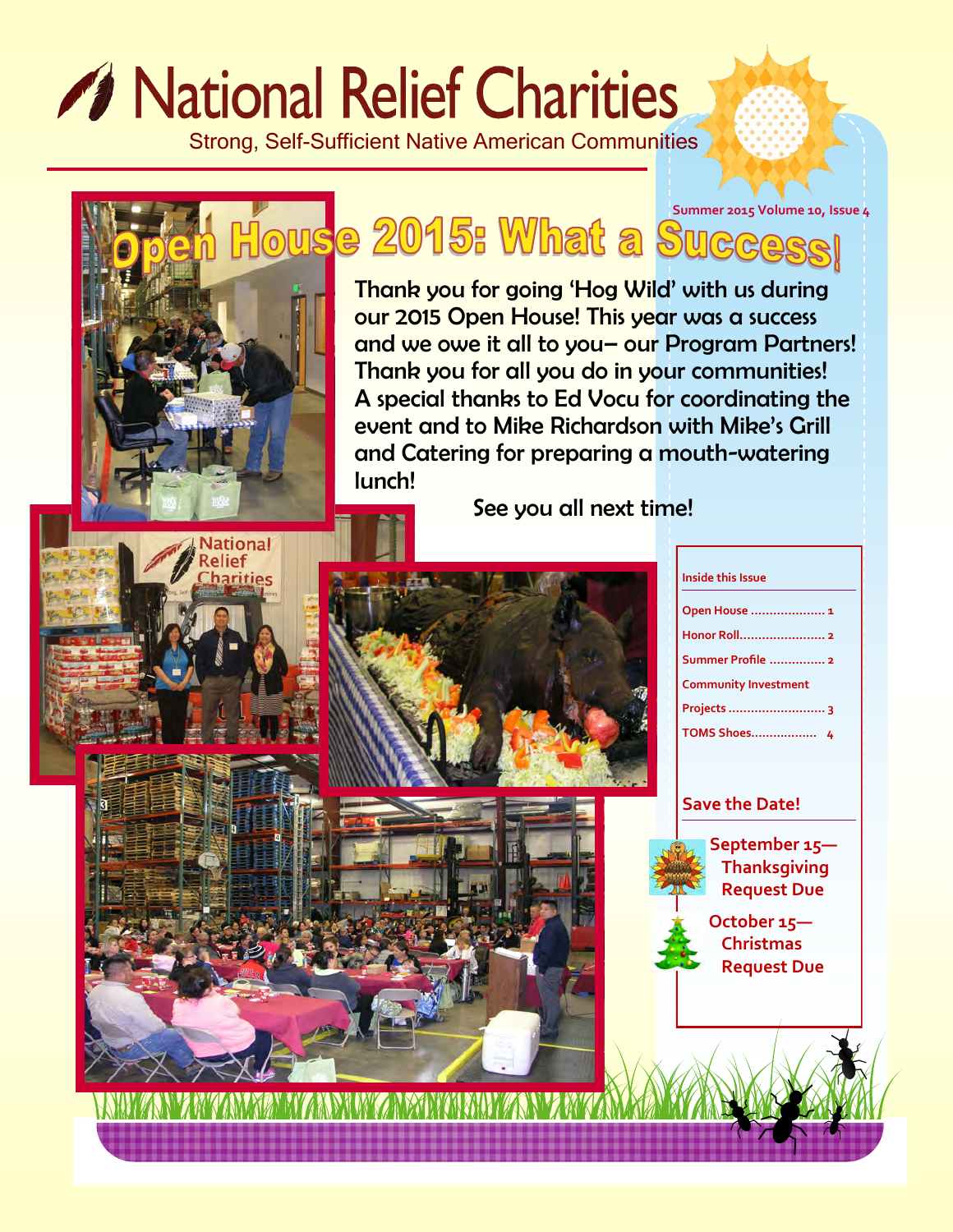

| Reservation                       | <b>Program Name</b>                                  | <b>Contact</b>                    | <b>Services Utilized</b>                                                 | Program<br><b>Since</b> |
|-----------------------------------|------------------------------------------------------|-----------------------------------|--------------------------------------------------------------------------|-------------------------|
| <b>Northern</b><br>Cheyenne       | NC St. Labre Y&FS                                    | <b>Dorcella</b><br><b>Rowland</b> | <b>Incentive, Residential, Easter,</b><br><b>Christmas, Thanksgiving</b> | February<br>2003        |
| <b>Flathead Nation</b>            | FN Kicking Horse Job<br>Corp                         | <b>Christine Old</b><br>Coyote    | Residential                                                              | <b>April 2005</b>       |
| <b>Turtle Mountain</b>            | <b>TM Youth Alcohol</b><br>Program                   | <b>Susie</b><br><b>Clearwater</b> | Healthy Living, Bulk, Easter,<br><b>Christmas</b>                        | <b>November</b><br>2013 |
| <b>Cheyenne River</b>             | <b>CR Cheyenne Eagle</b><br><b>Butte School</b>      | <b>Connie Knight</b>              | Easter, Bulk, Community Events,<br><b>Christmas, School Supplies</b>     | <b>May 2009</b>         |
| <b>Crow Creek</b>                 | <b>CC Family Enrichment</b><br>Program               | <b>Lynn Harrison</b>              | <b>Healthy Living</b>                                                    | <b>October</b><br>2007  |
| <b>Standing Rock</b>              | <b>SR Early Childhood</b><br><b>Tracking</b>         | <b>Ron Martel</b>                 | Literacy, Community Events, Healthy<br>Living                            | <b>June 2014</b>        |
| <b>Cheyenne River</b>             | <b>CR CRST Emergency</b><br><b>Youth Shelter</b>     | Willie<br><b>Ducheneaux</b>       | <b>Residential</b>                                                       | <b>March 2008</b>       |
| <b>Pine Ridge</b>                 | PR OST Health<br><b>Education</b>                    | <b>Karen Red</b><br><b>Star</b>   | <b>Community Events &amp; Christmas</b>                                  | <b>May 2010</b>         |
| Rosebud                           | <b>RO Head Start</b>                                 | <b>April Grass</b>                | <b>Incentive, Easter, Community Events</b>                               | February<br>2003        |
| <b>Ponce Tribe of</b><br>Nebraska | <b>PO Northern Ponca</b><br><b>Housing Authority</b> | <b>Beverly</b><br>Wright          | <b>Healthy Living</b>                                                    | <b>December</b><br>2009 |

### **Summer Profile: Ed Vocu, Program Partner Support Specialist**



Ed Vocu is the Program Partner Support Specialist at the NRC Plains office. He is a member of the Oglala Sioux Tribe and has been with NRC for 7 years. The main part of his job is to support our Program Partners in anything they need help with. So if you need help with anything from making a poster to figuring out how to navigate our website give him a call and he will be glad to help. He also gets the not so fun task of chasing down people who have not yet reported. So please send in your reports on time. Ed is also in charge of a few special projects with the biggest one being our Thanksgiving service.

If you ever have any questions or just feel like giving him a hard time please call Ed at 1-866-556- 2472 or e-mail him at edvocu@nrc1.org.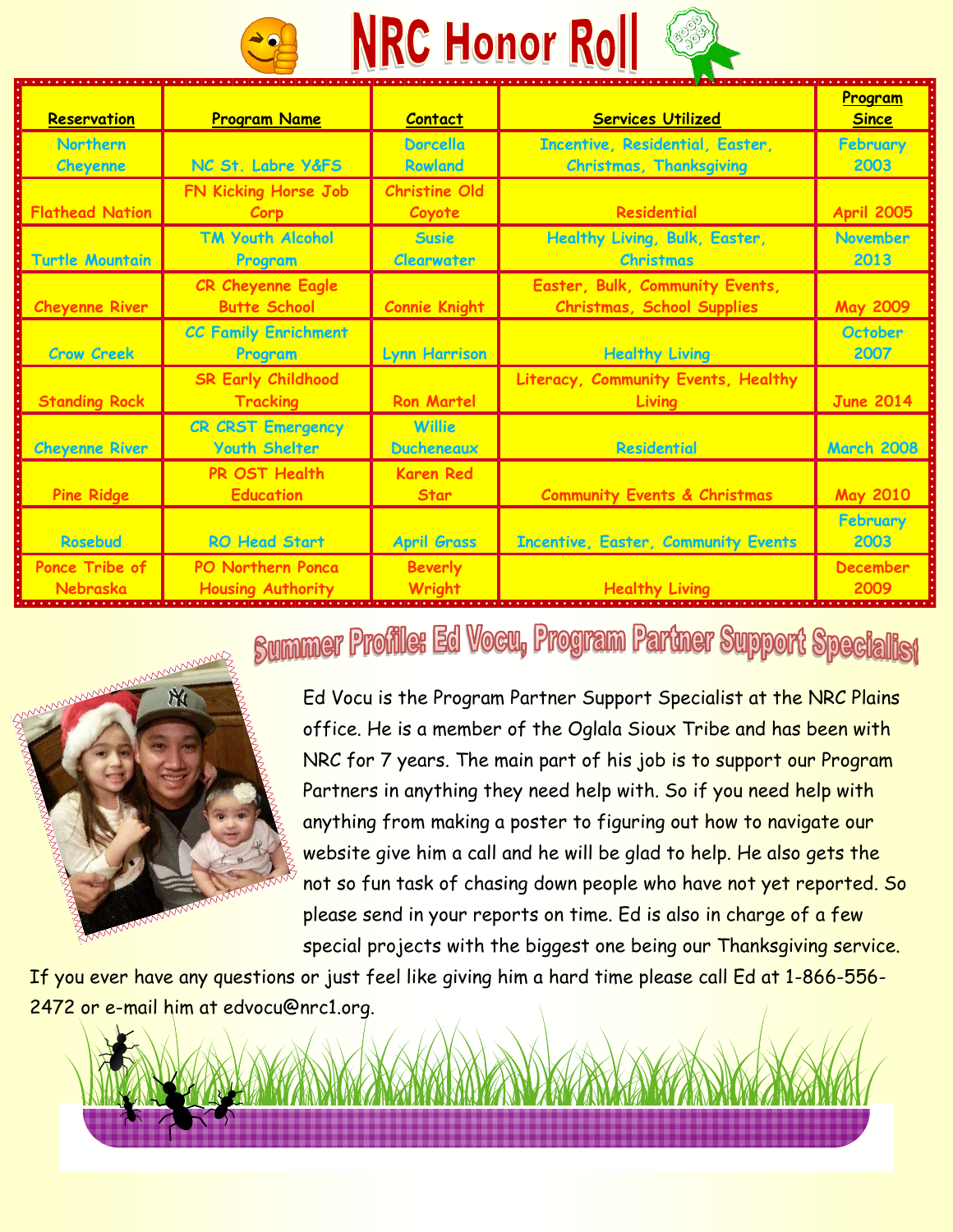# **Community Investment Projects**

Community Investment Projects is a program that helps with the startup of new projects in the community that will have a lasting positive effect on the community. The types of projects we are interested in supporting are ones that address positive activities for youth, health (all aspects of health in general), nutrition or emergency preparedness.

We are currently taking applications for the program. Remember that an application does not mean an automatic approval. There is a process and it will be reviewed by a panel of NRC staff once submitted. If approved the project will receive \$1500 worth of consulting and up to \$2000 in cash award for project expenses.

#### **Eligibility**

- •Be new or expand on a current project
- **Involve and benefit the tribal community**
- Address an issue in the community with a potential **long-term healthy and positive** solution
- .Be completed within six-month funding period (However, funding priority is given to projects with the potential to be sustained long after the funding period)

#### **NRC will support a range of projects, organizations, and individuals; however we are particularly interested in projects that:**

- •Reflect the values of giving, thoughtfulness, innovation, and determination
- Are grassroots in nature (led and supported by the people in the community)
- **•Provide an important service or resource to improve life for community residents**
- **Reflect community wide thinking and cooperation**
- **Promote community participation**

| <b>Examples of Eligible Projects</b>                                                                                  |                                                                                         |  |  |  |
|-----------------------------------------------------------------------------------------------------------------------|-----------------------------------------------------------------------------------------|--|--|--|
| A project that addresses social difficulties<br>which will ultimately impact communities in<br>a positive light.      | Projects to address the impact of social factors<br>such as employment or education     |  |  |  |
| <b>Projects that support the education of and</b><br>support early childhood care, health, and<br>education services. | Projects that increase opportunities for<br>physical activity for youth                 |  |  |  |
| <b>Projects that increase the financial literacy</b><br>of the targeted population                                    | Projects that increase access to healthy,<br>affordable foods for children and families |  |  |  |

If you are interested or know someone who might be, please have them contact Marie or Andrew at 866-556-2472 for an application. We can also be reached by email. Marie (mkeller@nrc1.org) or Andrew (abentley@nrc1.org).